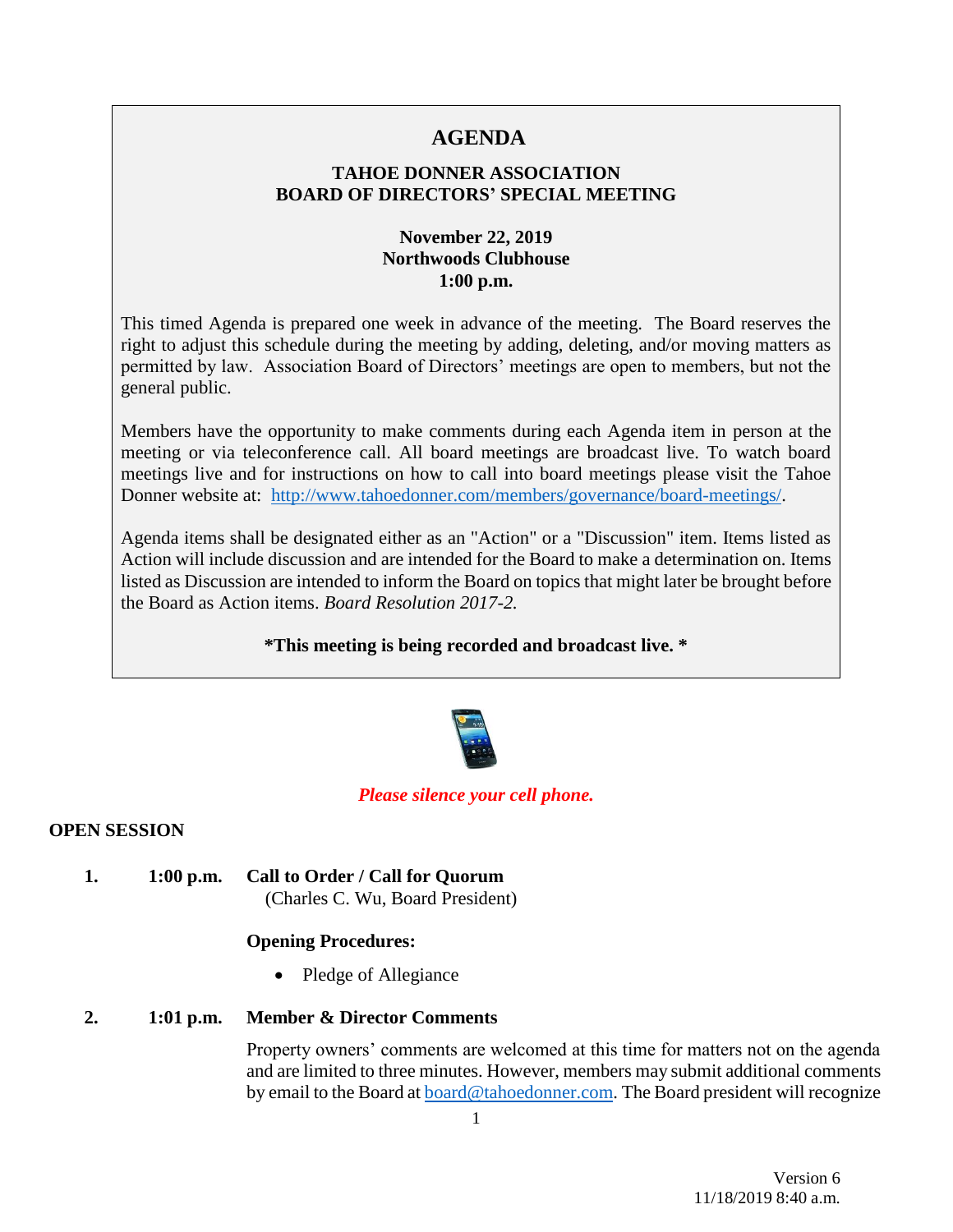members to comment on agenda items as they occur. Members are requested to identify themselves and to include Unit and Lot Number or Tahoe Donner address. Directors and Staff are limited by law to brief responses and clarifying questions to matters not on the agenda. Directors may request Staff to report back to the Board concerning such matters and place the matter on a future Board agenda.

Board meetings are defined by the Davis-Stirling Act as a gathering of a majority of directors at the same time and place to "hear, discuss, or deliberate upon any item of business that is within the authority of the Board." (Civ. Code §4090.) A Board meeting is a meeting of the corporation's Board of Directors to conduct business of the corporation.

#### **3. 1:10 p.m. Workshop: HOA Board/Management Governance Training Workshop** (Michael Shellito)

The Board of Directors and Management will receive a presentation on Board Governance.

# **4. 3:00 p.m. Executive Session (closed to members)**

The Board is allowed to meet in "executive session" to discuss certain topics (Civil Code §4935).

The Board of Directors plan to meet in Executive Session to discuss the following:

- Legal Matters
- Personnel Matters
- Contracts
- Approval of Executive Session Minutes

# **5. 5:00 p.m. Adjournment**

The next regularly scheduled board meeting will take place on **Saturday, November 23, 2019** at the Northwoods Clubhouse in the Mezzanine Room.

As provided for in Civil Code §4920 – Notice of Board Meetings This agenda was posted at least four days prior to the meeting.

Look for board meeting details and supporting documents online at: http://www.tahoedonner.com/members/governance/board-meetings/meeting-documents/